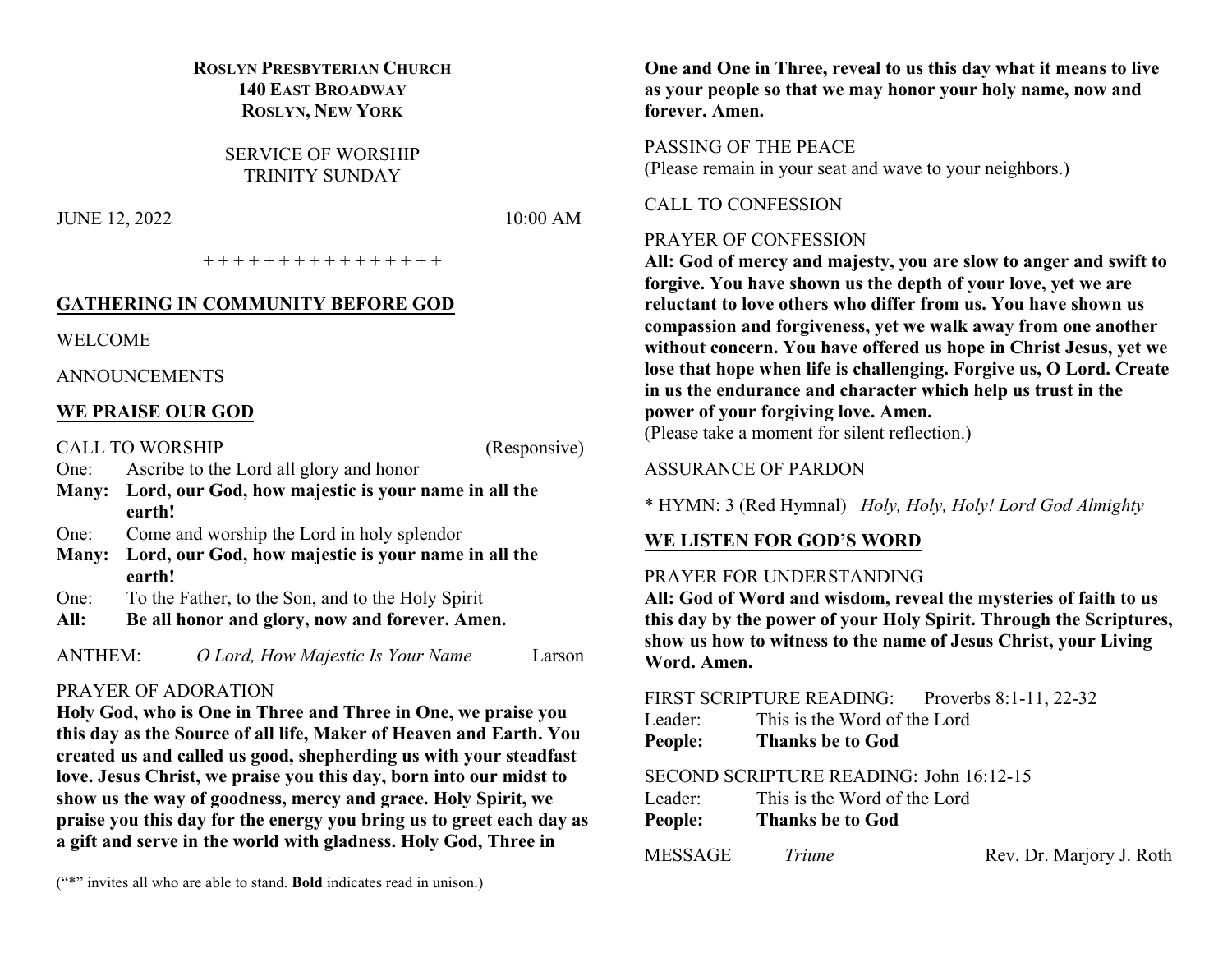# **WE RESPOND IN WORD AND DEED**

# SHARING OF JOYS AND CONCERNS FOR PRAYER

PRAYERS OF THANKSGIVING AND INTERCESSION (Response to *God, the Three in One*: **Hear our prayer.)**

# OUR LORD'S PRAYER

\* HYMN: 140 (Blue Hymnal) *Holy, Holy*

CALL TO OFFERTORY (We are not passing the offertory plate; please leave your donation in the offering plate as you leave.)

### \* PRAYER OF DEDICATION

**Generous God, thank you for all your gifts which bring us hope and joy. Bless the gifts we bring and work with them to establish your reign in the world you love. In the name of your greatest gift, Jesus Christ, we pray. Amen.**

#### \* DOXOLOGY

*Praise God, from whom all blessings flow; Praise him, all creatures here below; Praise him above, ye heavenly host; Praise Father, Son, and Holy Ghost. Amen.*

### CHARGE AND BLESSING

DISMISSAL *Go Now in Peace*

### POSTLUDE

# **THE WORSHIP IS OVER, LET THE SERVICE BEGIN**

Rev. Dr. Marjory J. Roth Pastor Dr. Natalie Naylor Clerk of Session Robert Gilmore Treasurer

Dr. Gary de Sesa Director, Ministry of Music

Kita de Sesa is our Soprano soloist.

The Flowers today are given by Jo Gencorelli in loving memory of Henry.

Luncheon follows service in the North Room, arranged by Nurture Committee: Helen Lockman, Katie Zarghami, and Kita de Sesa. Everyone is invited to attend.

### **June Birthdays**

6/23 Peg Grosser

# **ANNOUNCEMENTS**

#### **Important Dates**

| 11 AM Church Luncheon – North Room    |
|---------------------------------------|
| 7 PM Bible Study via Zoom             |
| 10 AM Bible Study In Person at Church |
| 3 PM Session Meeting                  |
|                                       |

# **PLEASE PRAY FOR**

Emma Steck Dawn and John de Sesa Eddie Balsamo Rev. Stark Jones The Mastrangelo Family **Emily & Dwight Dyer** Cathy and Jason Nelson Rhonda Liss The Stallone Family Sam Rizzo Merrick Randall **Anita Catalanello** Casey DeSantis Jeff Lovering Melanie Bailey & Martufi Family Edith Van Raalte Richard and Lynn Cardozo Marie Idone

Families of victims in Ukraine and all the Ukrainian refugees

All who are struggling due to the Coronavirus outbreak And those who are on the front lines helping